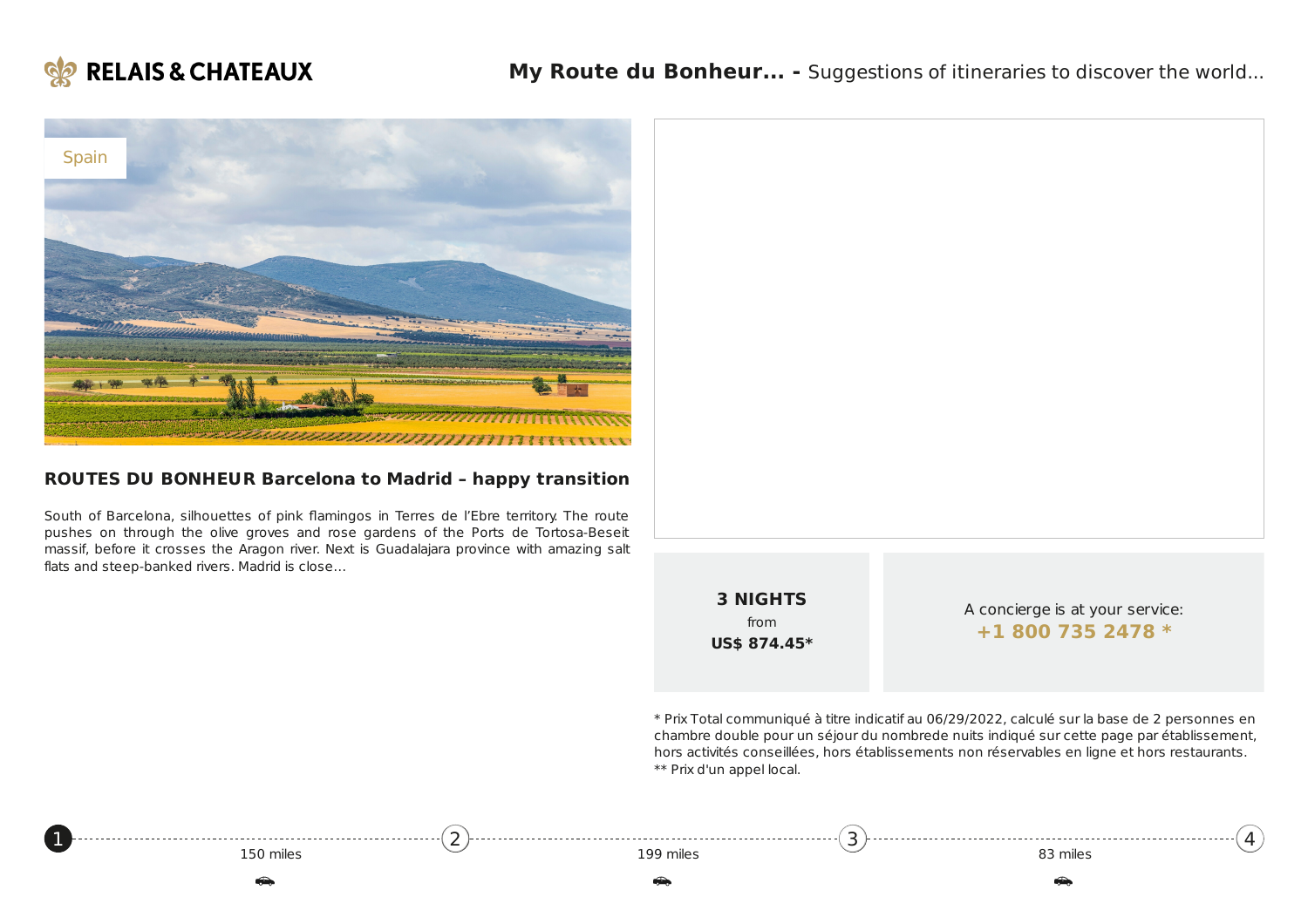

## BARCELONA - 1 NIGHT

( 1 property available )

### Hotel Neri

**Hotel and restaurant in town.** One of the impressive façades of the Neri, tucked away in the heart of the romantic Gothic district, gives onto Sant Felip Neri square, a magical place with Gothic edifices and the church where Gaudí used to come to pray every day. This hotel was created when, in the 18th century, two mansions merged – one dating from the Middle Ages. It boasts a delightful décor, blending period features with ultramodern design. The chef creates a Mediterranean cuisine with a seasonal menu in this private, welcoming restaurant. At the top of the building, "Roba Estesa" is an oasis in the city, where you can enjoy vistas of the city at nightfall, while trying delicious tapas.

Annual closing : From April 1st to June 30th.



Member Relais & Châteaux since 2012 C/ San Sever 5 08002, Barcelona (Cataluña)

<span id="page-1-0"></span>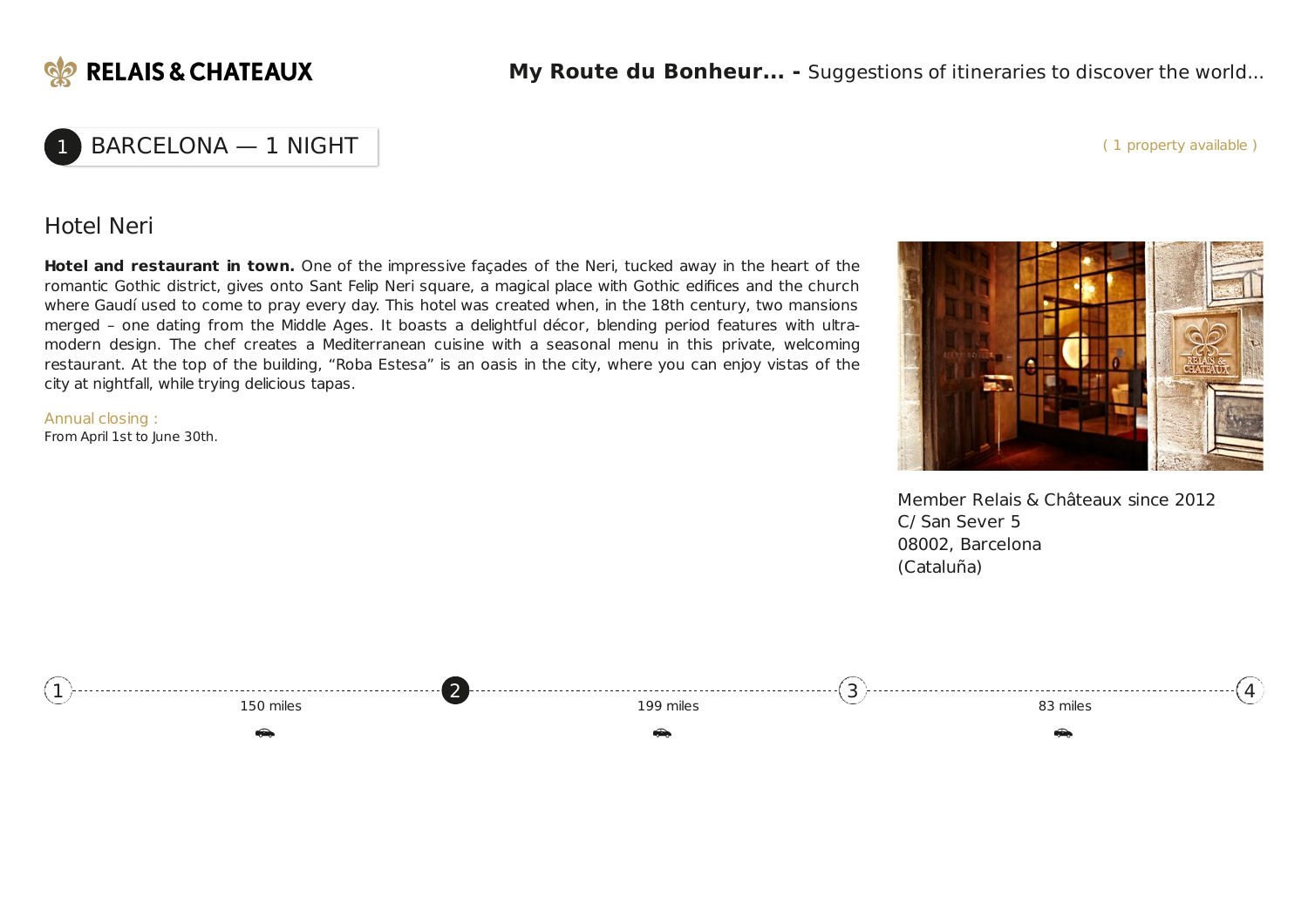

#### ( 1 property available )

## 2 FUENTESPALDA — 1 NIGHT

### La Torre del Visco

**Hotel and restaurant in the country.** Far away from the hustle and bustle of the world, you can enjoy at La Torre del Visco the glorious scenery of a valley untouched by man and the modern world. The estate house with its tower dating from 1449 is surrounded by its own eighty-nine hectare farm, romantic gardens full of roses and olive trees bordered by the river Tastavins and the mountain range known as "Ports de Beseit". The owner grows her own organic fruit and vegetables and makes her own olive oil for the restaurant. Inside the beautiful labyrinthine buildings, immerse yourself in a novel by the fireside, play chess or piano. During the night you can observe the stars on the terrace.

#### Annual closing :

From January 9th to March 1st, from December 9th to 23th, November 6th, November 30th.



Member Relais & Châteaux since 2000 Crta A1414 Valderrobres - Fuentespalda Km 19 Partida Torre del Visco s/n E-44587, Fuentespalda (Teruel - Aragón)

<span id="page-2-0"></span>